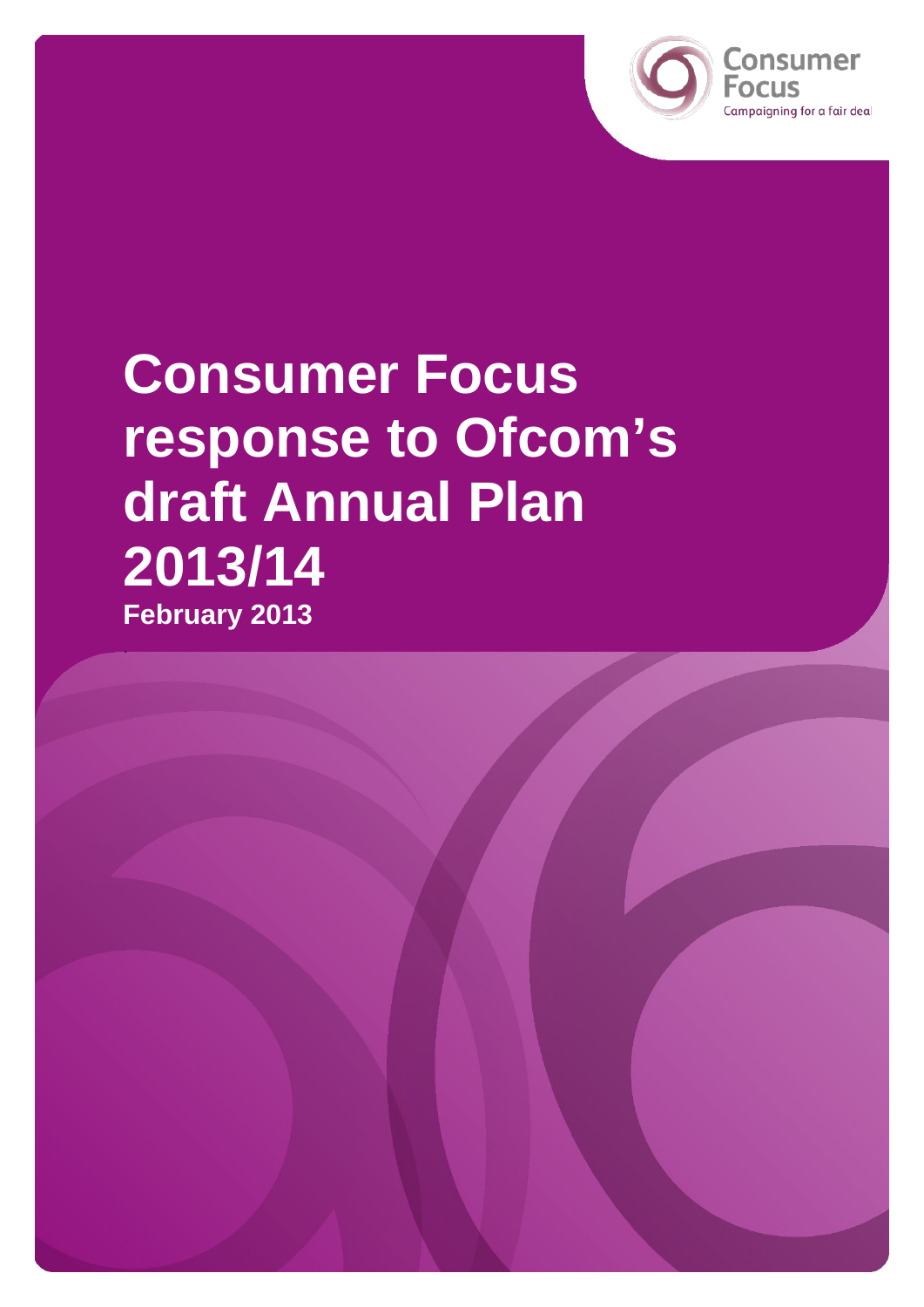## **About Consumer Focus**

Consumer Focus is the statutory consumer champion for England, Wales, Scotland and (for postal consumers) Northern Ireland.

We operate across the whole of the economy, persuading businesses, public services and policy-makers to put consumers at the heart of what they do. We tackle the issues that matter to consumers, and give people a stronger voice. We don't just draw attention to problems – we work with consumers and with a range of organisations to champion creative solutions that make a difference to consumers' lives.

Following the recent consumer and competition reforms, the Government has asked Consumer Focus to establish a new Regulated Industries Unit by April 2013 to represent consumers' interests in complex, regulated markets sectors. The Citizens Advice service will take on our role in other markets from April 2013.

## **Contents**

| Our response                                              | 3 |
|-----------------------------------------------------------|---|
| Strategic Purpose 1: Promote effective competition and    |   |
| informed choice                                           | 3 |
| Strategic Purpose 3: Promote opportunities to participate | 6 |
| Other issues                                              |   |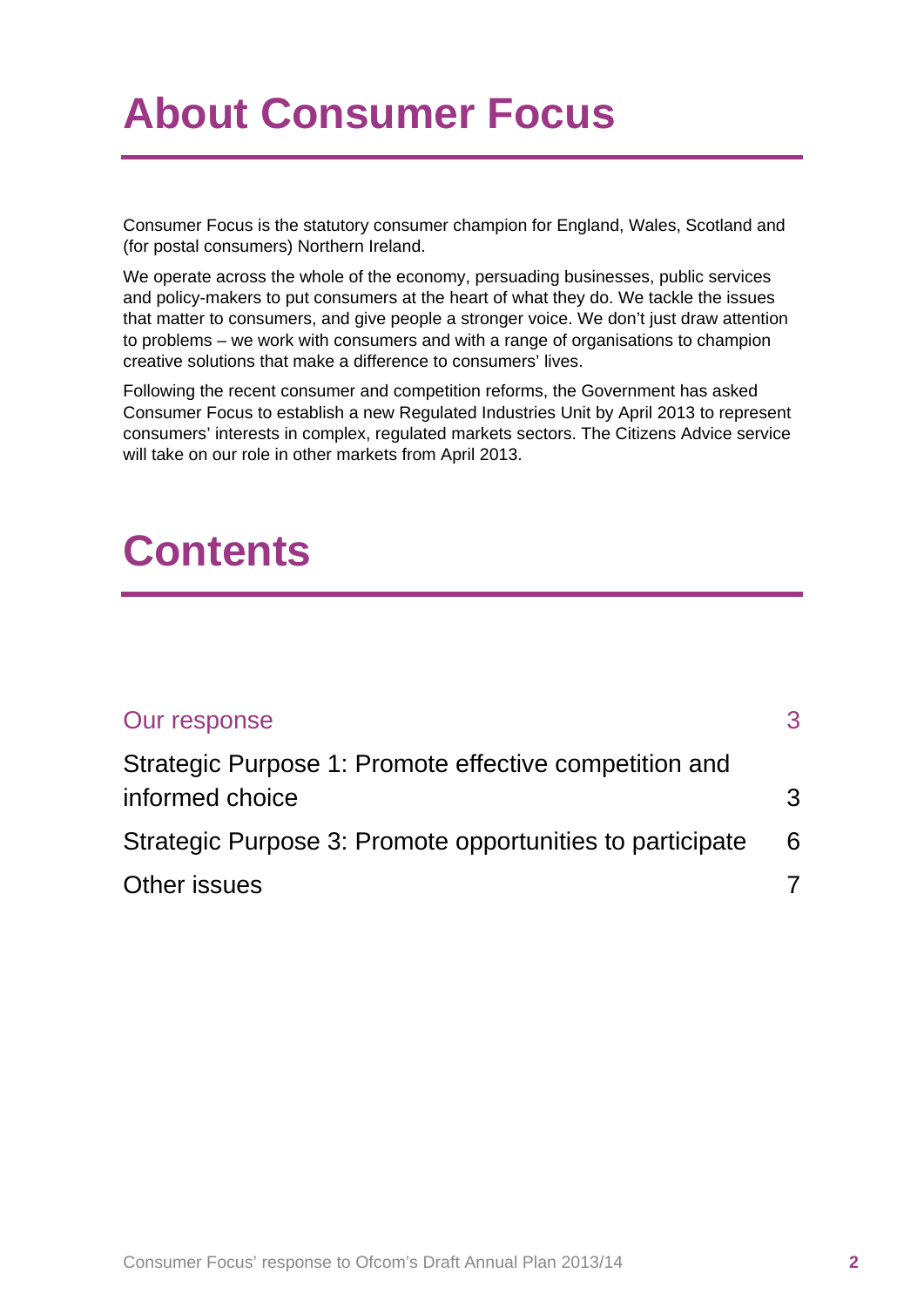<span id="page-2-0"></span>Consumer Focus welcomes the opportunity to comment on Ofcom's Draft Annual Plan 2013/14. As the postal watchdog we have worked closely with Ofcom over the past year as it has settled into its role as the postal regulator. We have contributed research and policy responses to its work on price controls, delivery to neighbour and end to end competition. In particular, we were pleased that Ofcom was able to make use of our research into consumers' future needs from the universal postal service as part of its own user needs review. We have a full programme of work on a diverse range of relevant issues that we will implement over the coming year, which we will be happy to share with Ofcom to ensure that the clear benefits to consumers that flow from our relationship continue. We will use this response to comment on several of Ofcom's priorities and proposed actions, drawing on our expertise in both the postal and telecoms sectors.

### <span id="page-2-1"></span>**Strategic Purpose 1: Promote effective competition and informed choice**

#### **Promote effective choice for consumers by ensuring that clear and relevant information is readily available**

#### Postal issues

Royal Mail has a virtual monopoly for postal services for residents and small and medium enterprises (SMEs) by virtue of being the universal service provider. There is therefore little choice for postal consumers – at least for letter post and for those who send low volumes, and this situation is unlikely to change in the near future. Ofcom has therefore not included the postal market in its discussion of this Strategic Purpose, which focuses mostly on telecoms, broadband and switching. However, Ofcom has stated that it will intervene to ensure suitable consumer information in cases where the market does not provide sufficient information and where the information is important to consumer choice. This should lead to a final outcome in which consumers are able to make choices and decisions in the market, based on clear and complete information that is accessible, understandable, verifiable and comparable. These actions should help with its aim of empowering consumers through information, an aim that we believe is also important in the postal market.

Our evidence for believing that informed choice is an issue for postal consumers comes from research into consumers' knowledge of Royal Mail's products that formed the basis of our report **[Getting the most from the post](http://www.consumerfocus.org.uk/publications/getting-the-most-from-the-post-consumers-knowledge-of-royal-mails-products)**. [1](#page-2-2) Our omnibus research found that consumers often did not choose the most appropriate universal postal service products to fulfil particular posting needs and that they were often unaware of the features that these products offer. Taken together these findings imply that consumers' suboptimal product choices are as a result of their low awareness of the features of these products. This report also detailed the findings from mystery shopping looking at the product and sales advice offered in both High Street post offices and the pilot branches of Post Office Locals. If the advice that counter staff give is accurate and appropriate to consumers' needs this could help to mitigate the fact that consumers' spontaneous knowledge of these products is low, at least for those products that are posted across the counter.

<span id="page-2-2"></span><sup>1</sup> **<http://bit.ly/Vo8eMY>**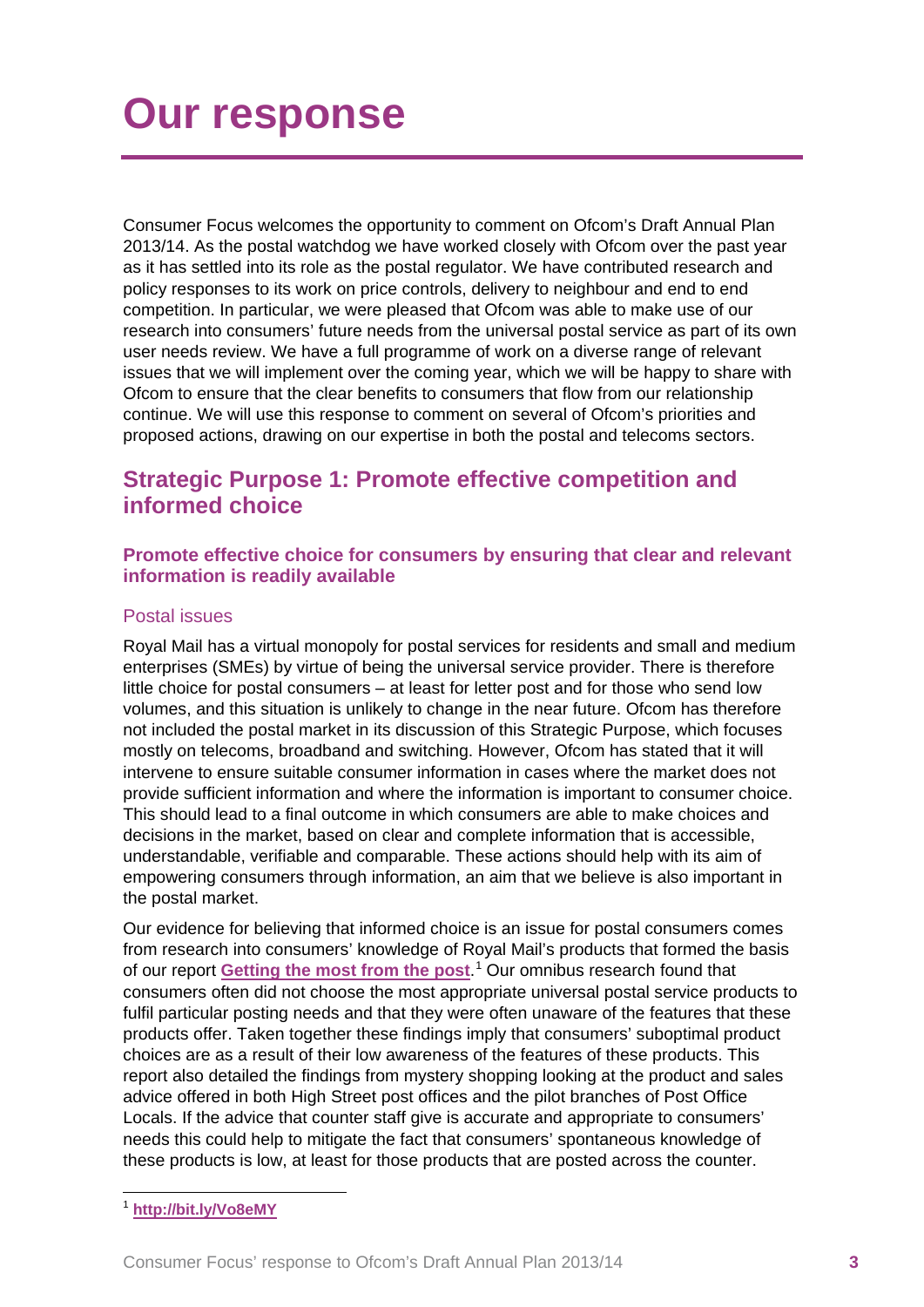However, we found that post office counter staff did not consistently ask the questions that would have allowed them to identify the correct product to meet the shoppers' needs, and did not always provide the correct pricing and product advice.

This report made several recommendations for concrete actions that Royal Mail, Post Office Limited (POL) and Ofcom should take to improve consumers' awareness of, and access to, postal services. For example, one of these was that Royal Mail should consider changing the names of its products to better reflect the features they offer in a 'does what it says on the tin' approach. We were therefore pleased that Royal Mail recently **[consulted](http://www.royalmailgroup.com/regulation/consultations)**<sup>[2](#page-3-0)</sup> on its decision to change the name of Recorded Signed For to 'Royal Mail Signed For', a change that we believe should help to clarify to consumers what they are buying. Royal Mail also proposed changing the name of Special Delivery Next Day to 'Royal Mail Special Delivery Guaranteed by 1pm' which does not, in our view, achieve the aim of clarifying the features it provides. We recognise that renaming Special Delivery is more problematic, since it bundles several security features with guaranteed next day delivery. This design is enshrined in regulation, and we believe that Ofcom should consider amending the universal service product portfolio to unbundle the features of Special Delivery. This would then allow Royal Mail to offer consumers the option to purchase only those features that they need as a bolt-on to a delivery service using names that better reflect these features.

This is the type of action that we believe Ofcom needs to consider over the coming year. We believe our research indicates that postal consumers are not able to make simple, informed decisions to access the products they require. Ofcom needs to take a broad view on the reforms that are necessary to bring the service back into alignment with consumers' needs, tolerances and understandings.

This includes greater consideration than it has previously given to how these products are accessed in post offices. This is particularly true given the proposed amendments to parcels and compensation Royal Mail made in its consultation discussed above, not all of which are directly beneficial to consumers. Several of the concerns we raised around these changes would be much allayed if we felt confident that the advice consumers receive in post offices was accurate and aimed at ensuring consumers receive the most appropriate product for their needs. Recent years have seen (and will continue to see) two substantial changes to the post office network. As of 1 April 2012, Royal Mail Group Ltd and POL became separate companies linked by an Inter Business Agreement. This means that two companies with separate profit motives are now responsible for providing universal service postal products. It seems reasonable to question whether this split will have implications for consumers enquiring about or purchasing Royal Mail's products via the Post Office network, particularly because we suspect that consumer awareness of the split is very low.

Looking forward, the ongoing three-year Network Transformation programme will see 6,000 branches (half of the network) convert to either a Post Office Main (4,000 branches) or Post Office Local (2,000 branches). The magnitude and speed of these changes are unprecedented in the history of the UK Post Office network. In particular, the Post Office Local model brings with it changes to existing staffing arrangements, product range and opening hours. Our mystery shopping found that pricing advice in pilot Locals was inaccurate and inconsistent, and staff in Locals branches were less likely to ask relevant questions about the postal items. However, under the new contractual relationship and during Network Transformation and beyond, Royal Mail retains responsibility for ensuring that consumers can access its universal postal service products, including those that are offered via post offices.

<span id="page-3-0"></span><sup>2</sup> **<http://bit.ly/XqpKni>**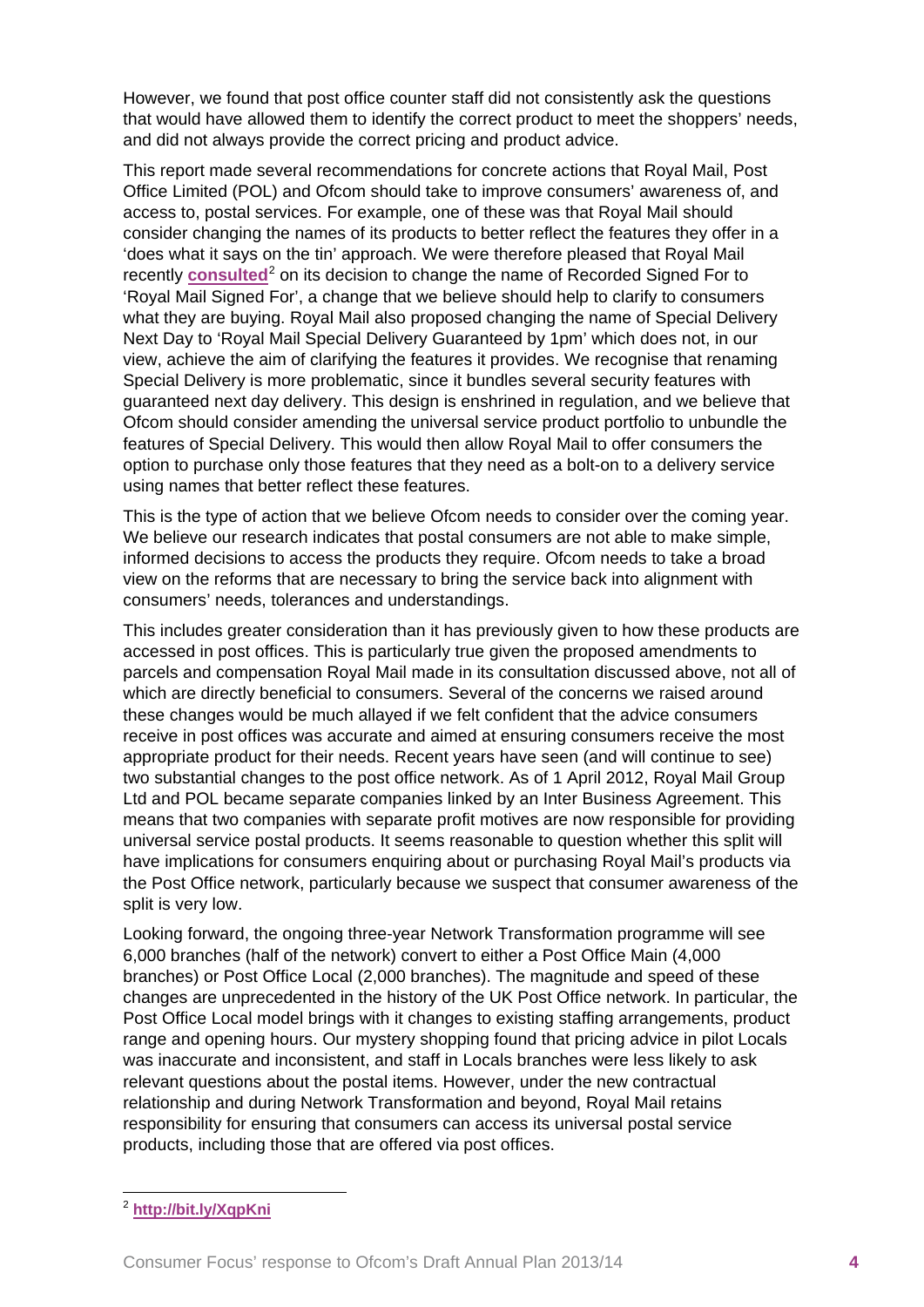Royal Mail is responsible for the way that its universal service products are sold across post office counters, and Ofcom should do more to satisfy itself that consumers are receiving the correct advice.

The issues of effective competition and informed choice also increasingly apply to the parcels market in which there are many more players. Consumer Focus will be investigating how well competition is working for consumers as senders of parcels, and as delivery initiators through retailers when ordering fulfilment goods online, over the next year.

#### Telecoms issues

We support Ofcom's commitment to decrease information asymmetry for consumers and improve information remedies. In particular, we welcome Ofcom's plans to carry out further work in the area of broadband speeds, consumer complaints and traffic management practices.

However, with regard to traffic management practices we urge Ofcom not to limit the scope of its work to transparency issues only. For example, our report *[Lost on the](http://www.consumerfocus.org.uk/?p=26279)  [broadband super highway](http://www.consumerfocus.org.uk/?p=26279), [3](#page-4-0)* in which we investigated consumer understanding of information on traffic management, concludes that increased transparency alone is unlikely to effectively safeguard the open internet and prevent discriminatory restrictions online. Our research found that consumers were not aware of traffic management practices, and even if they found information on traffic management restrictions on providers' websites they could not digest the meaning of unfamiliar terms such as P2P or VoIP. This conclusion is reinforced by the findings of a **[Body of European Regulators](http://ec.europa.eu/digital-agenda/sites/digital-agenda/files/Traffic%20Management%20Investigation%20BEREC_2.pdf)  [for Electronic Communications \(BEREC\) investigation](http://ec.europa.eu/digital-agenda/sites/digital-agenda/files/Traffic%20Management%20Investigation%20BEREC_2.pdf)**[4](#page-4-1) and Ofcom's Infrastructure Report that show that many broadband providers place restrictions on access to online applications and services despite a regulatory framework designed to foster transparency. Therefore, in our view, Ofcom needs to scrutinise the issue further – not just in terms of transparency, but also fair competition for access to network infrastructure. It also needs to announce the outcomes of such investigation annually via the Open Internet reports.

In addition, we would also suggest that Ofcom continues its work on the role of information provided not only by the regulator and product or service provider, but also by intermediaries (eg price comparison websites) which are increasingly popular among consumers. Consumer Focus plans to develop further work on consumer empowerment through a new generation of emerging intermediary services that can help consumers to engage with complex regulated markets, making it simpler, faster and more convenient to identify the deal that is in their best interest. We would like to engage with Ofcom to further develop work in this area.

#### **Develop and implement policies that will improve the ease of switching between communication providers**

According to Ofcom's Communications Market Reports, switching levels in the telecommunications market remain persistently low, even in comparison to other markets perceived as challenging to consumers. We therefore support Ofcom's proposals on the introduction of gaining provider-led (GPL) switching processes, announced in its switching consultation in February 2012. However, we are disappointed at the further delay of Ofcom's announcement of next steps planned only in Q4 2012/13, which is likely to be detrimental to consumers.

<span id="page-4-0"></span><sup>3</sup> **<http://bit.ly/11Sf72d>**

<span id="page-4-1"></span><sup>4</sup> **<http://bit.ly/VDHK0x>**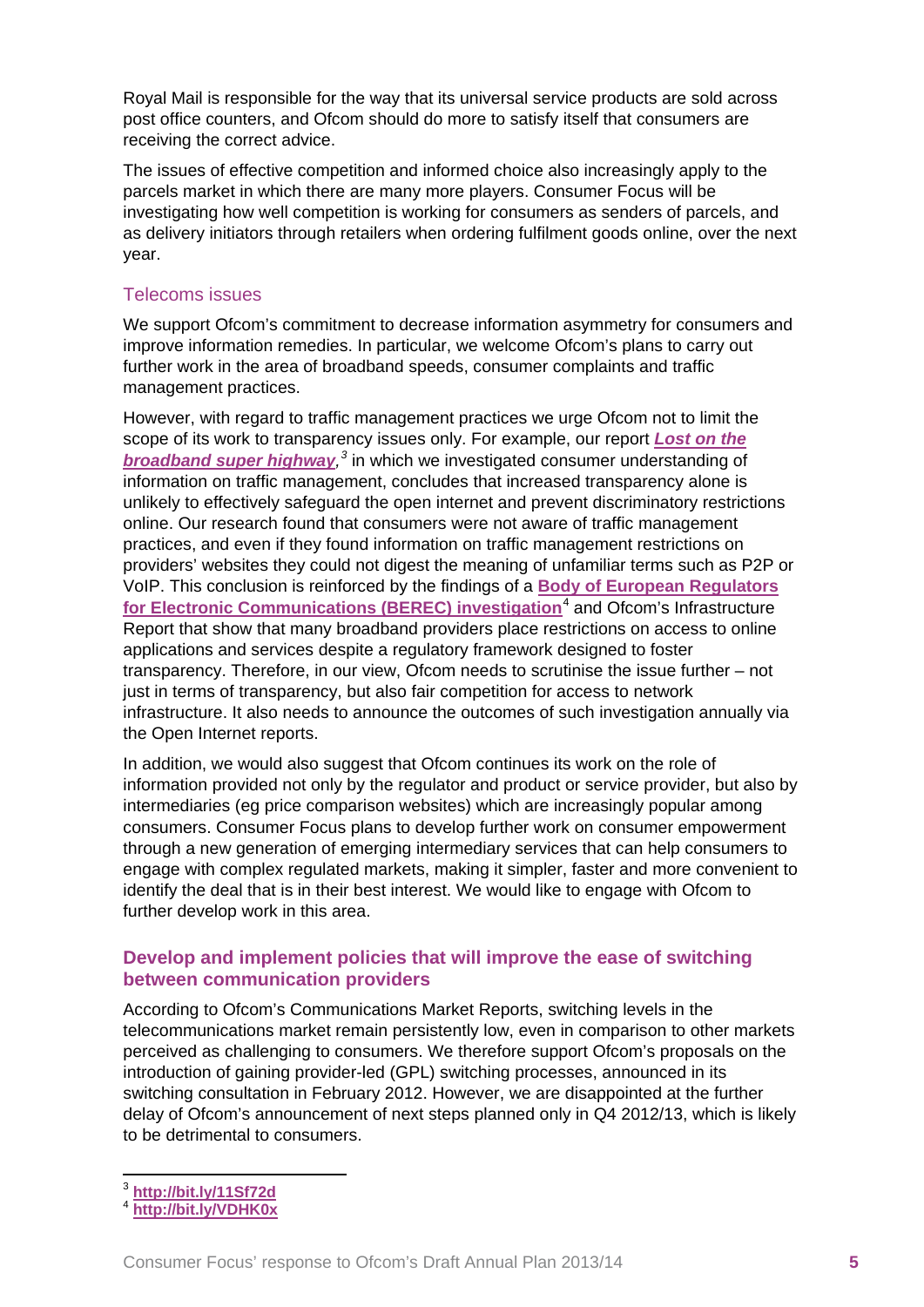## <span id="page-5-0"></span>**Strategic Purpose 3: Promote opportunities to participate**

Ofcom has stated that its approach to this Strategic Purpose includes securing the universal postal service. As part of this process during 2012/13 it carried out extremely extensive and thorough quantitative and qualitative research to inform its review of users' needs from the universal postal service, which will be completed by March 2013.

We were very impressed with Ofcom's approach to this review. It now has a substantial body of evidence, supplemented by the related **[Consumer Focus research](http://www.consumerfocus.org.uk/publications/sense-and-sustainability-a-report-on-the-universal-postal-service)**<sup>[5](#page-5-1)</sup> that presents a forward-looking view of consumers' future needs from the service. We were pleased that Ofcom has recently shared its research findings from this review with Consumer Focus Wales on a national basis; we welcome the mutual sharing of data both generally and at the national level.

We urge Ofcom to make use of the extensive amount of converging evidence available to it to go beyond its theoretical position and take the opportunity to act on some of the clear conclusions that follow from its robust research. Royal Mail is operating in a world undergoing rapid external changes, and if it does not act Ofcom runs the risk that the universal postal service will become increasingly obsolete, over-providing on some services while not meeting consumers' core needs. Ofcom states that its final outcome from this work should be a financially sustainable universal postal service that meets the needs of consumers. It needs to consider whether this outcome can be achieved in the medium-term if it does not implement the changes we believe would help to safeguard the universal service by ensuring that consumers' needs are met more appropriately. We also urge Ofcom to continue to work with Royal Mail to gain a greater insight into the costs of the universal service, as this information will assist Ofcom in analysing the costs and benefits of removing or changing elements of the service.

Looking forward to how the postal market is likely to change in the future, one issue that was raised as part of Ofcom's user needs review is convenient parcel deliveries. On this issue Ofcom has a clear advantage as the regulator of the communications market as its awareness of trends within the broader communication sector provides it with a great insight into current and future issues in each market. Ofcom's research has identified huge growth in e-commerce that is fuelling the demand for convenient parcel deliveries,  $6$ although its research also shows that the postal sector has been unable to meet the demands of this trend. As parcels become an increasingly important element of Royal Mail's mail bag, Ofcom should focus on reducing the detriment consumers will continue to experience unless more pressure is placed on Royal Mail to explore alternative convenient delivery options.

Consumer Focus recognises the importance of the financial sustainability of the universal service and that Royal Mail is currently the only operator capable of providing it. We are therefore pleased that Ofcom has reaffirmed its commitment to ensuring the financial sustainability of the universal service. However, a universal service that is not provided efficiently will result in prices set high above efficient costs that require consumers to pay more than they should for the service. It is therefore encouraging to see that Ofcom continues to emphasise the importance of the efficient provision of the universal service by Royal Mail. We support Ofcom's proposed assessment of appropriate efficiency measurements for Royal Mail, as Royal Mail's ability to understand and therefore control its costs is crucial for the universal service to be sustainable without taxpayer or industry subsidy.

<span id="page-5-1"></span><sup>5</sup> **<http://bit.ly/TrFQy2>**

<span id="page-5-2"></span><sup>6</sup> In the past three years e-commerce has grown at 10 times the rate of retail sales on the high street, increasing by 44 per cent between February 2010 and February 2012. This compares to a 4 per cent increase in the value of retail sales on the high street. Ofcom (2012) *Communications Market Review*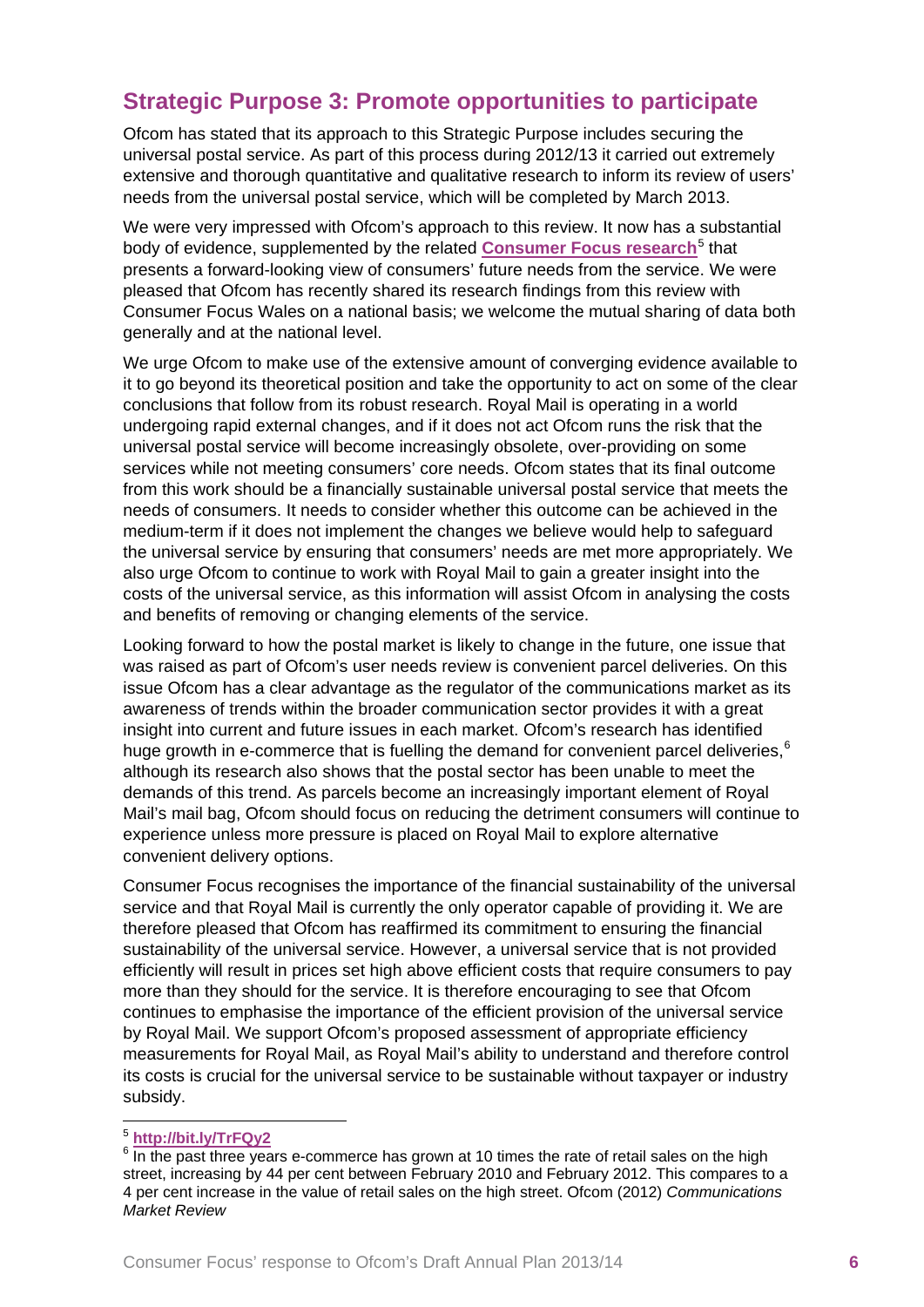We are therefore very interested in the progress of the analysis and any recommendations that flow from it. We are also pleased to see that Ofcom has committed to investigate issues around affordability in postal services, including for consumers in vulnerable situations. We look forward to engaging with Ofcom in this investigation and as it continues with its ongoing monitoring of affordability.

Ofcom mentions that it will continue to assess the impact of end-to-end competition on the provision of the universal service. We were pleased to be able to contribute **[our](http://www.consumerfocus.org.uk/files/2009/06/Consumer-Focus-response-to-Ofcoms-Consultation-on-End-to-End-Competition-in-the-UK-Postal-Sector.pdf)  [consultation response](http://www.consumerfocus.org.uk/files/2009/06/Consumer-Focus-response-to-Ofcoms-Consultation-on-End-to-End-Competition-in-the-UK-Postal-Sector.pdf)**[7](#page-6-1) to this assessment, and we will continue to follow this significant issue with interest. We hope that Ofcom will continue to engage with key stakeholders and industry, along with publishing any legal advice that it has received that has informed its decision-making process.

Consumer Focus is currently conducting a postal market review which we think will complement Ofcom's work as it will focus on the wider issue of the effects of competition on consumers and the universal service. We will be publishing our findings in the spring and look forward to discussing them and the implications for the universal service with Ofcom.

## <span id="page-6-0"></span>**Other issues**

#### **Engaging with the nations**

We welcome Ofcom's commitment to continue to assess the impact of cross-border communications service on consumers and business users. We encourage Ofcom to explore the issue of cross-border mail between Northern Ireland and Republic of Ireland. Our 2010 report **[Cross Border Post](http://www.consumerfocus.org.uk/northern-ireland/publications/cross-border-post-improving-mail-services-between-northern-ireland-and-the-republic-of-ireland)** outlines the importance of a fit for purpose crossborder postal service for businesses and consumers.

The success of many Northern Ireland businesses, and indeed the Northern Ireland economy, depends to a considerable extent on an efficient cross-border postal service. Many companies rely on it for their communication and business needs. We consider that the current postal service, while meeting EU performance targets (of up to three working days) is unambitious and unhelpful in the important task of building bridges between the communities and economies of North and South.

The Republic of Ireland offers unique trading opportunities to businesses in Northern Ireland, not only because of its proximity but because it is the only part of the UK that has a land border with a country in the Eurozone. Controls along the border between Northern Ireland and Republic of Ireland have relaxed and all-island trade has increased as a result. A large proportion of Northern Ireland trade with Republic of Ireland is carried out by small to medium-sized enterprises with many businesses successfully trading on both sides of the border.

With the current economic climate, we believe an efficient and fit for purpose crossborder postal service between Northern Ireland and Republic of Ireland is even more relevant in 2013.

<span id="page-6-1"></span> <sup>7</sup> **<http://bit.ly/11SfidY>**

Consumer Focus' response to Ofcom's Draft Annual Plan 2013/14 **7**